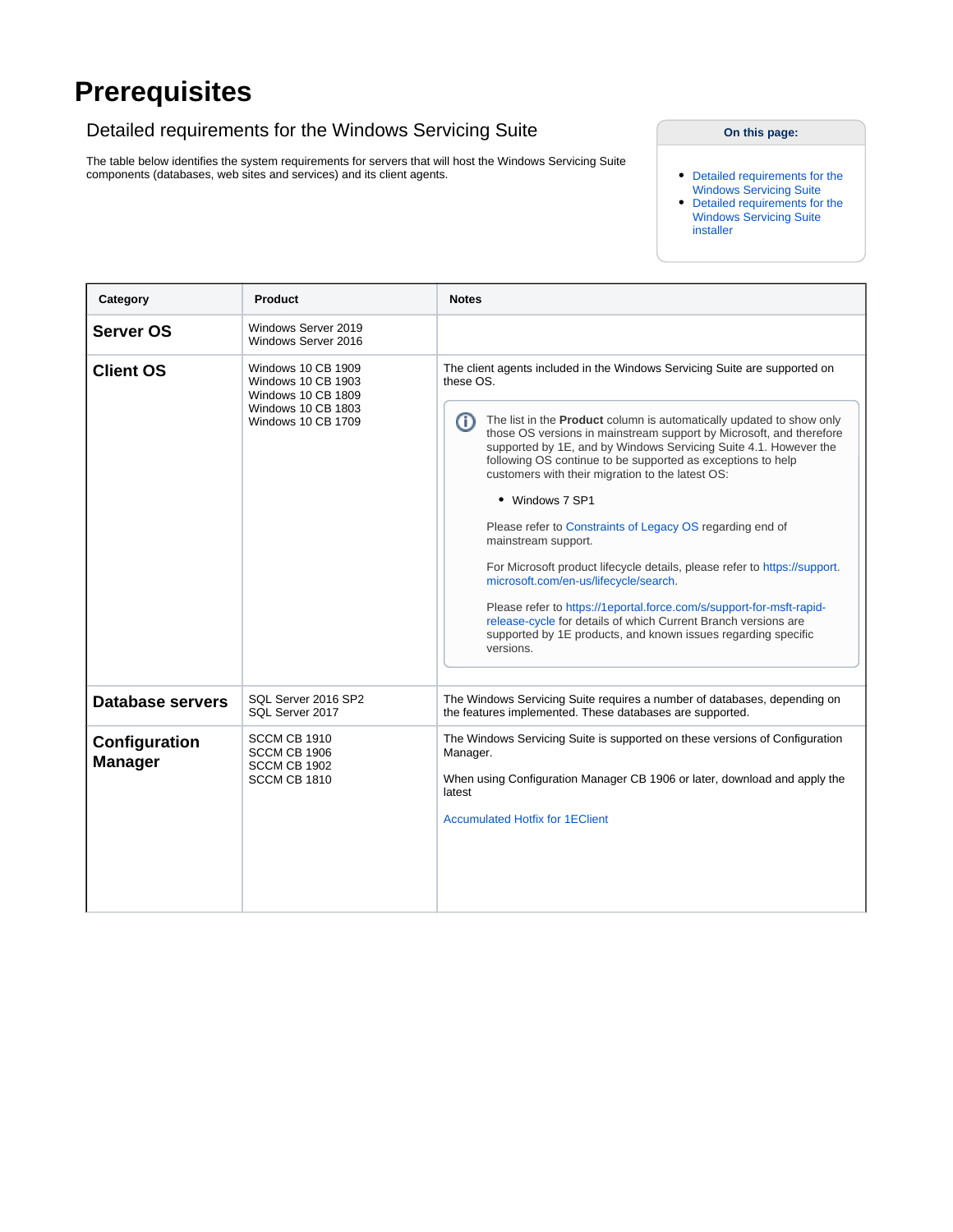<span id="page-1-0"></span>

| Web servers              | <b>IIS 10</b>                                                              | The Windows Servicing Suite implements a number of web sites depending on<br>the features selected. These Web servers are supported.<br>The following Windows Server Roles and Features are required on the web<br>servers hosting the Windows Servicing Suite web sites. If this is a custom |                                            |  |
|--------------------------|----------------------------------------------------------------------------|-----------------------------------------------------------------------------------------------------------------------------------------------------------------------------------------------------------------------------------------------------------------------------------------------|--------------------------------------------|--|
|                          |                                                                            | installation not all roles may be required. Refer to the individual product<br>prerequisites for more details. You may be prompted for source media. If so,<br>provide the path to your server installation media \Sources\sxs folder.                                                        |                                            |  |
|                          |                                                                            | Name - Server manager                                                                                                                                                                                                                                                                         | <b>PowerShell Name</b>                     |  |
|                          |                                                                            | Web Server (IIS)                                                                                                                                                                                                                                                                              | Web-Server                                 |  |
|                          |                                                                            | <b>HTTP Redirection</b>                                                                                                                                                                                                                                                                       | Web-Http-Redirect                          |  |
|                          |                                                                            | <b>Dynamic Content Compression</b>                                                                                                                                                                                                                                                            | Web-Dyn-Compression                        |  |
|                          |                                                                            | <b>Windows Authentication</b>                                                                                                                                                                                                                                                                 | Web-Windows-Auth                           |  |
|                          |                                                                            | NET Extensibility 3.5                                                                                                                                                                                                                                                                         | Web-Net-Ext                                |  |
|                          |                                                                            | NET Extensibility 4.6/4.7                                                                                                                                                                                                                                                                     | Web-Net-Ext45                              |  |
|                          |                                                                            | ASP NET 3.5                                                                                                                                                                                                                                                                                   | Web-Asp-Net                                |  |
|                          |                                                                            | ASP.NET 4.6/4.7                                                                                                                                                                                                                                                                               | Web-Asp-Net45                              |  |
|                          |                                                                            | <b>WebSocket Protocol</b>                                                                                                                                                                                                                                                                     | Web-WebSockets                             |  |
|                          |                                                                            | To add the roles and features using PowerShell, execute the following<br>command from an elevated PowerShell prompt:                                                                                                                                                                          |                                            |  |
|                          |                                                                            | Install-WindowsFeature Web-Server,                                                                                                                                                                                                                                                            | Web-Http-Redirect,<br>Web-Dyn-Compression, |  |
|                          |                                                                            | Web-Net-Ext,                                                                                                                                                                                                                                                                                  | Web-Windows-Auth,                          |  |
|                          |                                                                            | Web-Net-Ext45,<br>Web-Asp-Net,                                                                                                                                                                                                                                                                |                                            |  |
|                          |                                                                            | Web-Asp-Net45,<br>Web-WebSockets                                                                                                                                                                                                                                                              |                                            |  |
|                          |                                                                            |                                                                                                                                                                                                                                                                                               |                                            |  |
|                          |                                                                            | When running the above command, if you receive an error that contains "The<br>source files could not be downloaded" you will need to supply the source path<br>to your Windows Server OS installation media \Sources\sxs folder.                                                              |                                            |  |
|                          |                                                                            | Append "-source X:\Sources\sxs" or "-source \\Server\Path\Source\sxs" to the<br>command line (adjusted for your drive letter or UNC path).                                                                                                                                                    |                                            |  |
|                          |                                                                            | Install-WindowsFeature Web-Server,                                                                                                                                                                                                                                                            | Web-Http-Redirect,<br>Web-Dyn-Compression, |  |
|                          |                                                                            | WEb-Net-Ext,                                                                                                                                                                                                                                                                                  | Web-Windows-Auth,                          |  |
|                          |                                                                            | Web-Net-Ext45,                                                                                                                                                                                                                                                                                |                                            |  |
|                          |                                                                            | Web-Asp-Net,<br>Web-Asp-Net45,                                                                                                                                                                                                                                                                |                                            |  |
|                          |                                                                            | Web-WebSockets,                                                                                                                                                                                                                                                                               | MSMQ-Server -source X:\Sources\sxs         |  |
|                          |                                                                            |                                                                                                                                                                                                                                                                                               |                                            |  |
|                          | NET Framework 4.7                                                          |                                                                                                                                                                                                                                                                                               |                                            |  |
| <b>Runtime libraries</b> | .NET Framework 4.6.2<br>.NET Framework 4.6.1                               |                                                                                                                                                                                                                                                                                               |                                            |  |
| <b>Browsers</b>          | Google Chrome<br>Internet Explorer 11<br>Microsoft Edge<br>Mozilla Firefox | The Windows Servicing Suite provides web-based administration for the SLA<br>platform, the 1E Catalog, Shopping and a web-based user interface for<br>Shopping. These interfaces are supported on these browsers.                                                                             |                                            |  |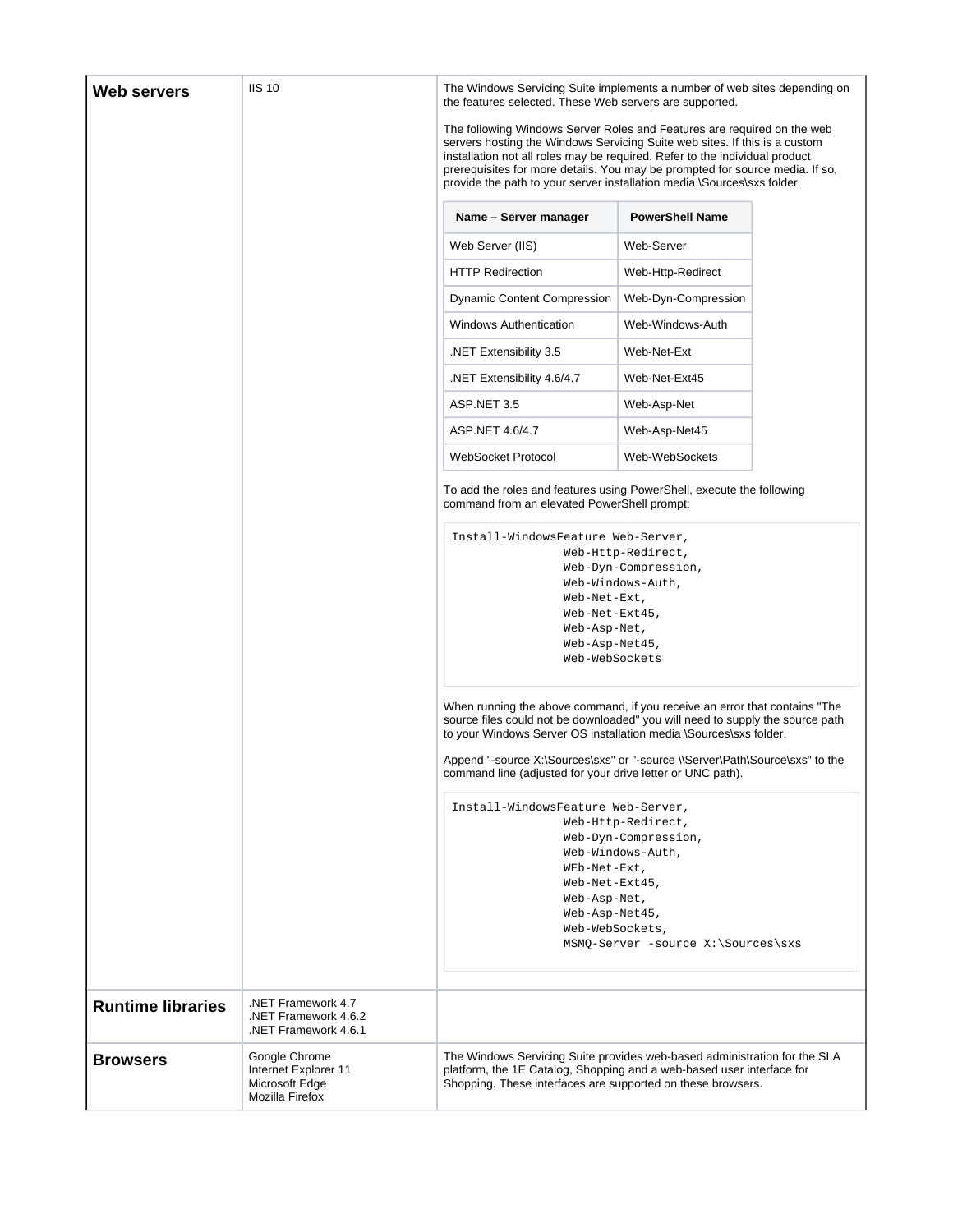| <b>Others</b> | 1. MSDTC<br>2. MSMQ   | 1. Enable the following MSDTC security settings on the server running the<br>Configuration Manager database and the ActiveEfficiency database.                                            |
|---------------|-----------------------|-------------------------------------------------------------------------------------------------------------------------------------------------------------------------------------------|
|               | 3. Companion products | $\overline{\mathbf{?}}$<br>x<br><b>Local DTC Properties</b>                                                                                                                               |
|               |                       | Security<br>Tracing   Logging                                                                                                                                                             |
|               |                       | <b>Security Settings</b>                                                                                                                                                                  |
|               |                       | Network DTC Access<br>Client and Administration                                                                                                                                           |
|               |                       | Allow Remote Clients<br>Allow Remote Administration                                                                                                                                       |
|               |                       | Transaction Manager Communication                                                                                                                                                         |
|               |                       | Allow Inbound<br>Mlow Outbound                                                                                                                                                            |
|               |                       | Mutual Authentication Required                                                                                                                                                            |
|               |                       | O Incoming Caller Authentication Required                                                                                                                                                 |
|               |                       | O No Authentication Required                                                                                                                                                              |
|               |                       | Tenable XA Transactions<br>Enable SNA LU 6.2 Transactions                                                                                                                                 |
|               |                       | DTC Logon Account                                                                                                                                                                         |
|               |                       | NT AUTHORITY\NetworkService<br>Account:<br>Browse                                                                                                                                         |
|               |                       | Password:                                                                                                                                                                                 |
|               |                       |                                                                                                                                                                                           |
|               |                       | Confirm password:                                                                                                                                                                         |
|               |                       | Leam more about setting these properties.                                                                                                                                                 |
|               |                       |                                                                                                                                                                                           |
|               |                       | <b>OK</b><br>Cancel<br>Apply                                                                                                                                                              |
|               |                       | 2. Microsoft Server Messaging Queue (MSMQ) is required on the server<br>running ActiveEfficiency to support the Nomad Dashboard, Nomad<br>Precaching and Wake peers for content features. |
|               |                       | 3. The Windows Servicing Assistant has a dependency on these companion                                                                                                                    |
|               |                       | products:                                                                                                                                                                                 |
|               |                       | • Nomad 7.0 or later as it is required to manage content and storage of<br>user state using custom Task Sequence steps that are implemented                                               |
|               |                       | with Nomad                                                                                                                                                                                |
|               |                       | • Application Migration 3.1 to enable the Windows Servicing Assistant<br>to migrate applications.                                                                                         |
|               |                       | Please note this version of WSS will install Tachyon 5.1<br>Δ                                                                                                                             |
|               |                       | and Application Migration 3.1, the link will display the<br>documentation for Application Migration 3.1.                                                                                  |
|               |                       |                                                                                                                                                                                           |

## <span id="page-2-0"></span>Detailed requirements for the Windows Servicing Suite installer

The table below identifies the system requirements for running the Windows Servicing Suite Installer. Typically, the Installer will be run on a server that will host one or more of the Windows Servicing Suite components, but can be run from a completely separate system as it remotely installs the components on the servers you specify during installation.

| Category         | <b>Product</b>                                                                       | <b>Notes</b>                                                                                                                                                                                            |
|------------------|--------------------------------------------------------------------------------------|---------------------------------------------------------------------------------------------------------------------------------------------------------------------------------------------------------|
| <b>Server OS</b> | Windows Server 2019<br>Windows Server 2016                                           | You can install the Windows Servicing Suite on systems running these server OS.                                                                                                                         |
| <b>Client OS</b> | Windows 10 CB 1809<br>Windows 10 CB 1903<br>Windows 10 CB 1909<br>Windows 10 CB 2004 | We do not support installations on client OS.                                                                                                                                                           |
| Database servers | SQL Server 2019<br>SQL Server 2017<br>SQL Server 2016 SP2                            | SQL server is not required on the system running the installer. Servers that host the<br>Windows Servicing Suite databases must meet the SQL server requirements the<br><b>Windows Servicing Suite.</b> |